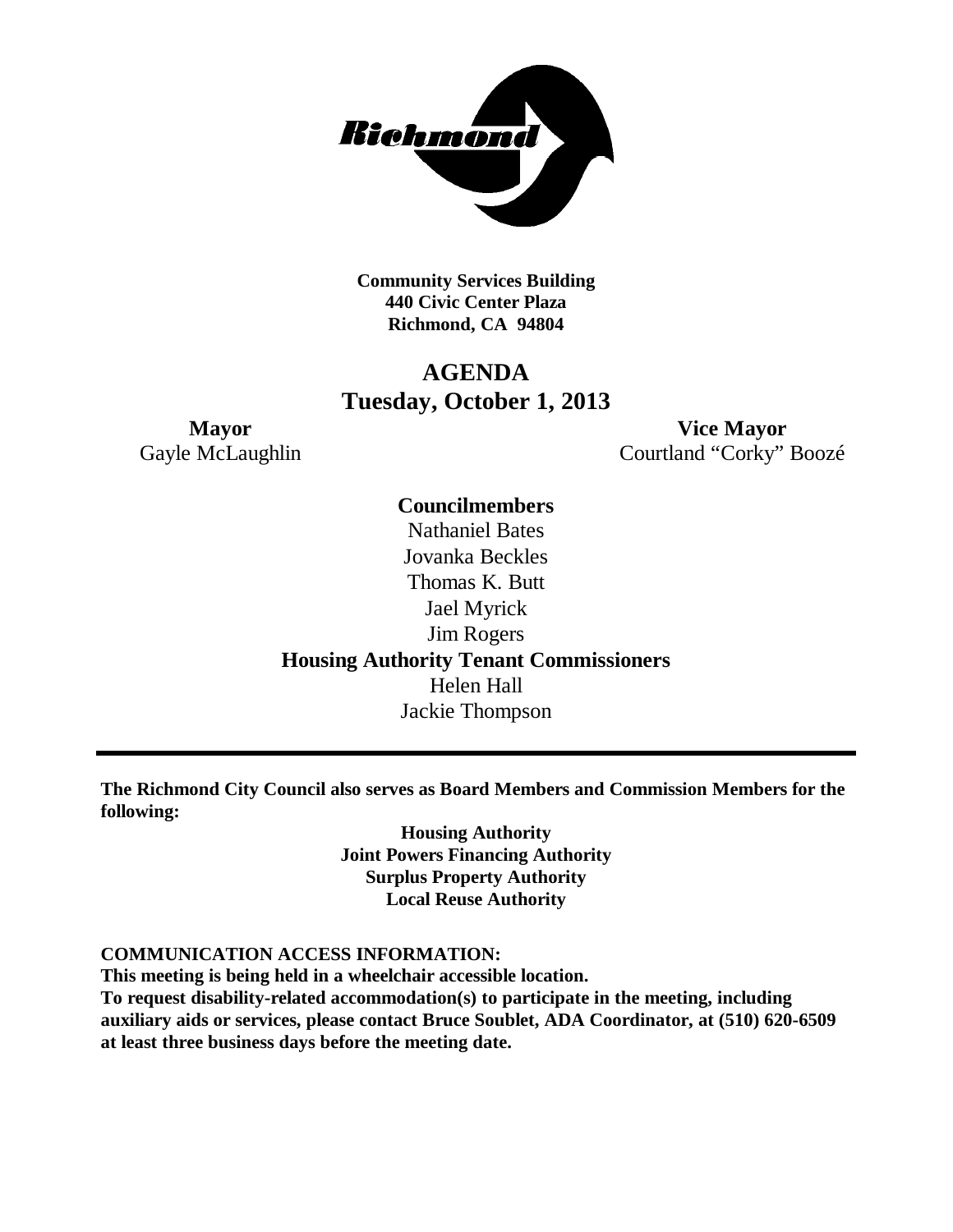# **MEETING PROCEDURES**

The City of Richmond encourages community participation at its City Council meetings and has established procedures that are intended to accommodate public input in a timely and time-sensitive way. As a courtesy to all members of the public who wish to participate in City Council meetings, please observe the following procedures:

**PUBLIC COMMENT ON AGENDA ITEMS:** Anyone who desires to address the City Council on items appearing on the agenda must complete and file a pink speaker's card with the City Clerk **prior** to the City Council's consideration of the item. Once the City Clerk has announced the item and discussion has commenced, no person shall be permitted to speak on the item other than those persons who have submitted their names to the City Clerk. Your name will be called when the item is announced for discussion. **Each speaker will be allowed TWO (2) MINUTES to address the City Council on NON-PUBLIC HEARING items listed on the agenda.**

**OPEN FORUM FOR PUBLIC COMMENT:** Individuals who would like to address the City Council on matters not listed on the agenda or on **Presentations, Proclamations and Commendations, Report from the City Attorney, or Reports of Officers** may do so under Open Forum. All speakers must complete and file a pink speaker's card with the City Clerk **prior** to the commencement of Open Forum. **The amount of time allotted to individual speakers shall be determined based on the number of persons requesting to speak during this item. The time allocation for each speaker will be as follows: 15 or fewer speakers, a maximum of 2 minutes; 16 to 24 speakers, a maximum of 1 and one-half minutes; and 25 or more speakers, a maximum of 1 minute.**

#### **SPEAKERS ARE REQUESTED TO OCCUPY THE RESERVED SEATS IN THE FRONT ROW BEHIND THE SPEAKER'S PODIUM AS THEIR NAME IS ANNOUNCED BY THE CITY CLERK.**

**CONSENT CALENDAR:** Consent Calendar items are considered routine and will be enacted, approved or adopted by one motion unless a request for removal for discussion or explanation is received from the audience or the City Council. A member of the audience requesting to remove an item from the Consent Calendar must complete and file a speaker's card with the City Clerk **prior to the City Council's consideration of Agenda Review.** An item removed from the Consent Calendar may be placed anywhere on the agenda following the City Council's agenda review.

Any law enforcement officer on duty or whose service is commanded by the presiding officer shall be Sergeant-at-Arms of the Council meetings. He/she, or they, shall carry out all orders and instructions given by the presiding officer for the purpose of maintaining order and decorum at the Council meetings (City Council Rules of Procedure and Order Section III F, RMC Section 2.12.030).

**\*\*\*\*\*\*\*\*\*\*\*\*\*\*\*\*\*\*\*\*\*\*\*\*\*\*\*\*\*\*\*\*\*\*\*\*\*\*\*\*\*\*\*\*\*\*\*\*\*\*\*\*\*\*\*\*\*\***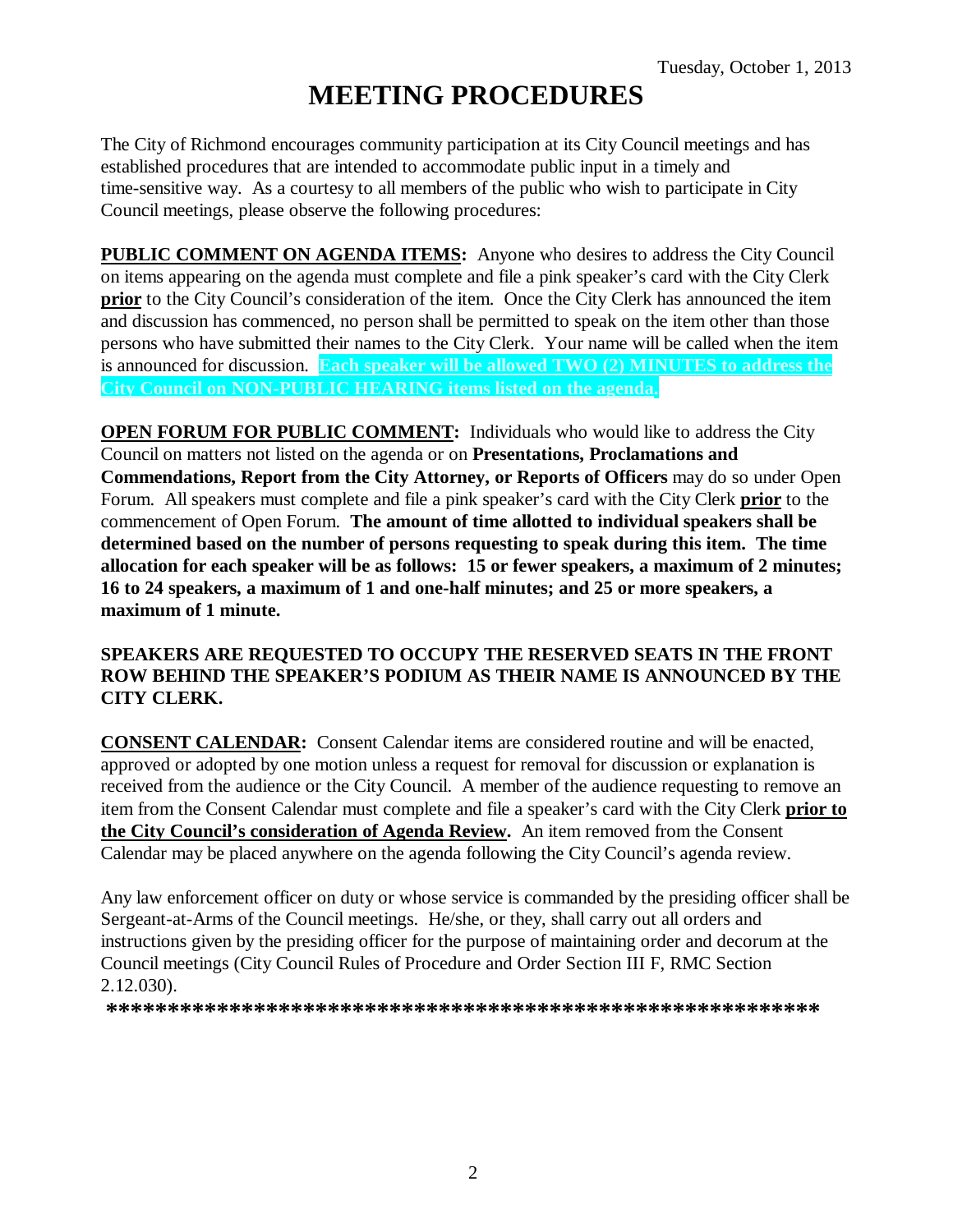# **REGULAR MEETING OF THE RICHMOND CITY COUNCIL**

6:30 p.m.

- **A. PLEDGE TO THE FLAG**
- **B. ROLL CALL**
- **C. STATEMENT OF CONFLICT OF INTEREST**
- **D. AGENDA REVIEW**
- **E. OPEN FORUM FOR PUBLIC COMMENT**

#### **F. CITY COUNCIL CONSENT CALENDAR**

- **F-1.** APPROVE the qualified consultant list generated from the Request for Proposals to provide grant writing, grant seeking, or other grant-related services to City department(s) on an as-needed basis for Fiscal Year 2013-2014 through Fiscal Year 2015-2016, with two one-year extensions upon approval of the City Manager's Office, in an amount not to exceed \$125,000 per consultant per year (This item was reviewed and recommended for approval by the Finance Committee at its September 13, 2013, meeting) - City Manager's Office (Bill Lindsay/LaShonda White 620-6512).
- **F-2.** APPROVE an amendment to the existing contract with Wesco Graphics to print the last two editions of the bilingual Recreation Activity Guide, increasing the contract amount by \$15,000 for a total contract amount not to exceed \$53,000, with a contract ending date of June 30, 2014 - Recreation Department (Keith Jabari 620-6791).
- **F-3.** PROCLAMATION commemorating October 19, 2013, as the City of Richmond's Official Arbor Day - Public Works Department (Yader A. Bermudez 231-3008).
- **F-4.** APPROVE a second amendment to the Straight Talk on Prison, Inc. contract to provide academic program coordination services for the YouthWORKS Division of Employment and Training. The contract will be increased by \$55,000 for a total amount not to exceed \$104,700 and extending the term of the contract to September 30, 2014 (This item was reviewed and recommended for approval by the Finance Committee at its September 13, 2013, meeting) - Employment and Training Department (Sal Vaca 307-8023).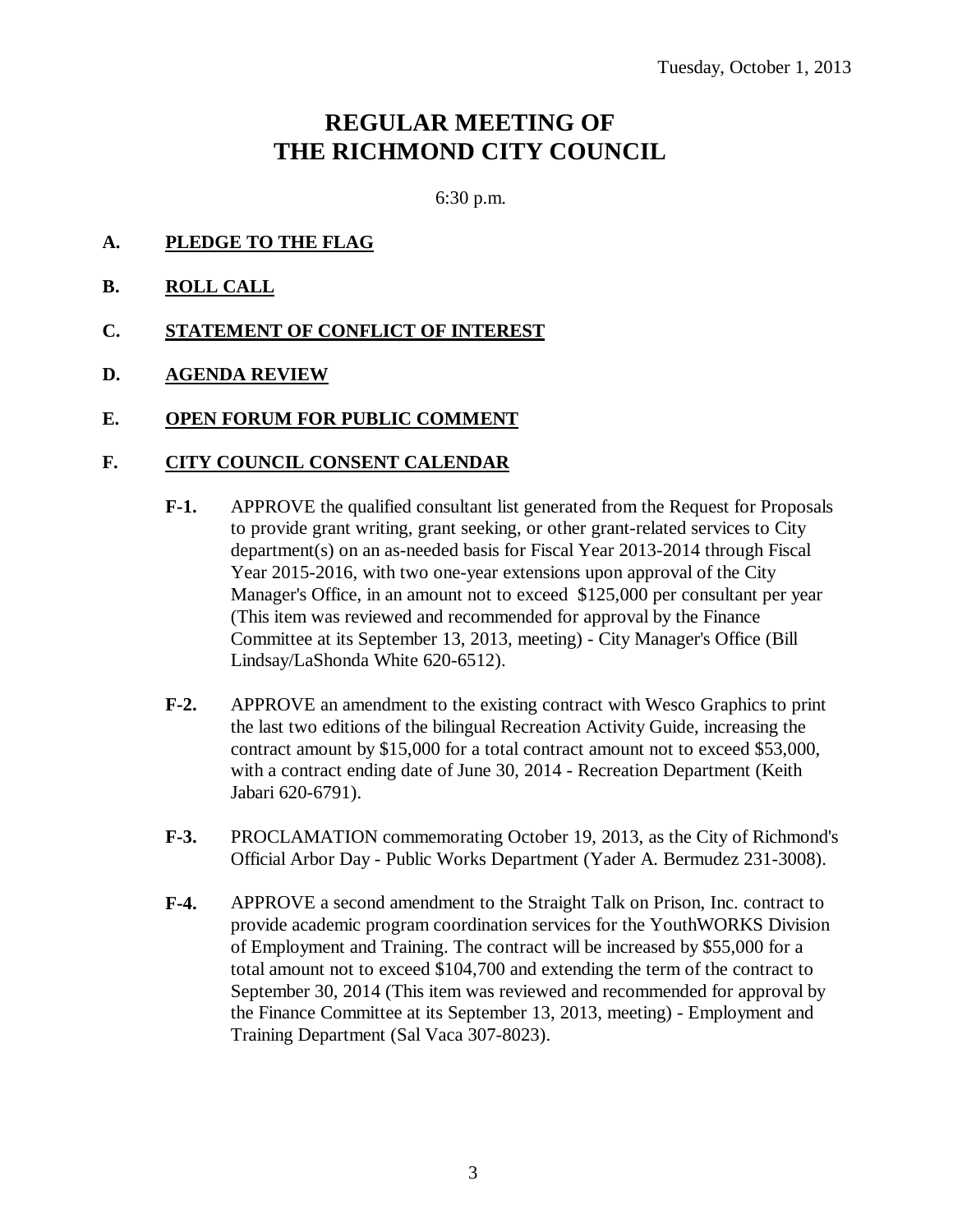- **F-5.** ADOPT a resolution approving a Memorandum of Understanding (MOU) between Richmond Police Officers' Association (RPOA) and the City of Richmond. The MOU will be effective from July 1, 2013, through June 30, 2016, and provides for a 3% annual salary increase each September 1 for the years 2013, 2014, and 2015. The salary increase is offset by RPOA members contributing an additional 1% per year toward CalPERS pension cost (3% over the life of the contract, for a total contribution of 12% at the end of the term) - Human Resources Department (Lisa Stephenson 620-6600).
- **F-6.** INTRODUCE an ordinance (first reading) to establish wages, salaries, and compensation for the classifications represented by the Richmond Police Officers' Association (RPOA) in the City's classified service, and repealing Ordinance No. 39-06 N.S. - Human Resources Department (Lisa Stephenson 620-6600).
- **F-7.** ADOPT a resolution adjusting the City's parking fines schedule to reflect Statemandated assessments and correspond to other jurisdictions' rates - Police Department (Chief Magnus 621-1802).
- **F-8.** ADOPT a resolution approving an amendment to the contract with Harris Electric to provide as-needed high voltage and major electrical contract service in an amount not to exceed \$75,000 per year over a three-year period with two oneyear options to extend (This item was reviewed and recommended for approval by the Finance Committee at its September 13, 2013) - Public Works Department (Yader A. Bermudez 231-3008).
- **F-9.** APPROVE an amendment to the lease agreement with Alcatraz Cruise, LLC for its use of Port of Richmond property at the eastern half of Basin 4 at Point Potrero Marine Terminal, providing annual revenue to the Port of \$60,000, and extending the lease term for one year, with four additional one-year limited options by the tenant to extend the term - Port Department (Jim Matzorkis 215- 4600).
- **F-10.** ADOPT an ordinance (second reading) amending Section 9.20.110 of the Municipal Code of the City of Richmond to increase the administrative charge that the City may assess on delinquent solid waste accounts from \$30 per parcel to \$45 per parcel - Finance Department (James Goins 620-6740).
- **F-11.** APPROVE the minutes of the September 17, 2013, Regular City Council Meeting - City Clerk's Office (Diane Holmes 620-6513).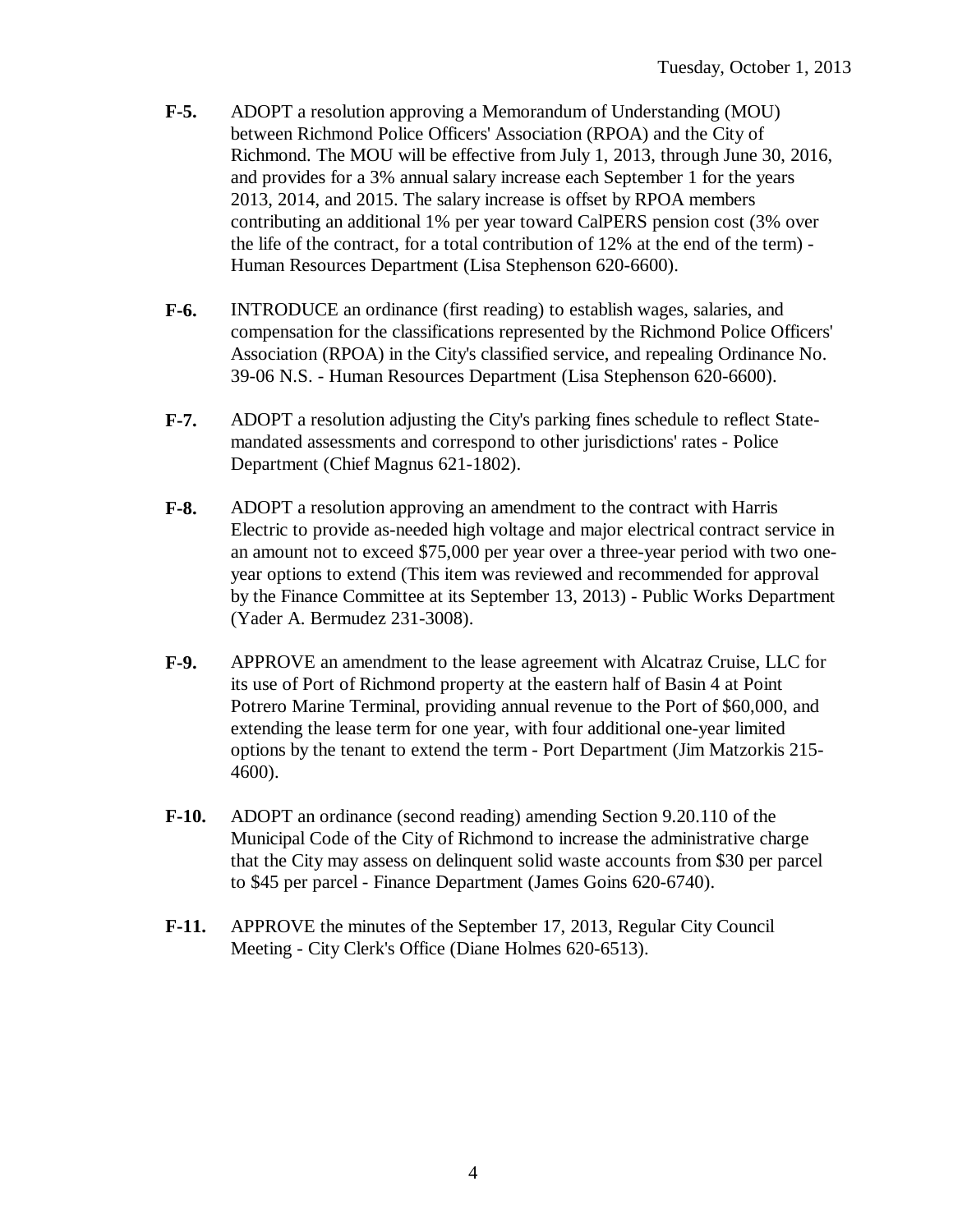- **F-12.** APPROVE the recommendation of the Personnel Committee to provide a compensation adjustment to the City Clerk. The City Clerk has not received a compensation adjustment based on performance since 2001. Effective July 1, 2013, the City Clerk's monthly salary will be increased to \$10,500/month. In addition, the City Clerk will receive a one-time salary bonus of \$24,000 in recognition of the fact that the City Clerk has not received a compensation adjustment since 2005 - Councilmembers Bates and Butt (620-6861).
- **F-13.** AUTHORIZE Councilmember Bates to lead a delegation of public officials to Zhoushan, China to commemorate the 20th anniversary of the Richmond-Zhoushan Sister City Relationship and Shimada, Japan to officiate at the sister city activities at the Obi Festival. Total cost is \$35,000 (Councilmember Bates 620-6861).
- **F-14.** ADOPT an ordinance (second reading) to ban alcohol billboards near schools, in order to reduce the number of minors who become at risk for alcohol abuse due to starting to drink before they can make an informed, adult choice - Councilmembers Rogers (867-5725), Beckles, and Myrick (620-6861).

### **G. PUBLIC HEARINGS - (NOT EARLIER THAN 6:45 P.M.)**

**G-1.** ADOPT a resolution authorizing the issuance of bonds under the Tax Equity and Fiscal Responsibility Act (TEFRA) of 1982 in the amount of \$25,000,000 for rehabilitation of affordable housing at Friendship Manor and Triangle Court - Housing Authority (Tim Jones 621-1310).

#### **H. RESOLUTIONS - (NOT EARLIER THAN 7:00 P.M.)**

**H-1.** ADOPT a resolution in support of the WCCUSD Board of Trustees decision to deny the petition for establishment of Summit Charter School and requesting the Contra Costa County Board of Education to uphold said decision - Councilmembers Myrick (620-6636).

#### **I. ORDINANCES - (NOT EARLIER THAN 7:15 P.M.)**

**I-1.** INTRODUCE an ordinance (first reading) amending Richmond Municipal Code Chapter 6.06 (Historic Structures Code) to streamline the design review process for historic resource alteration projects by authorizing the Zoning Administrator to approve minor historic resource alteration projects and authorizing the Historic Preservation Commission to approve major historic resource alteration projects - Planning and Building Services Department (Richard Mitchell 620-6705).